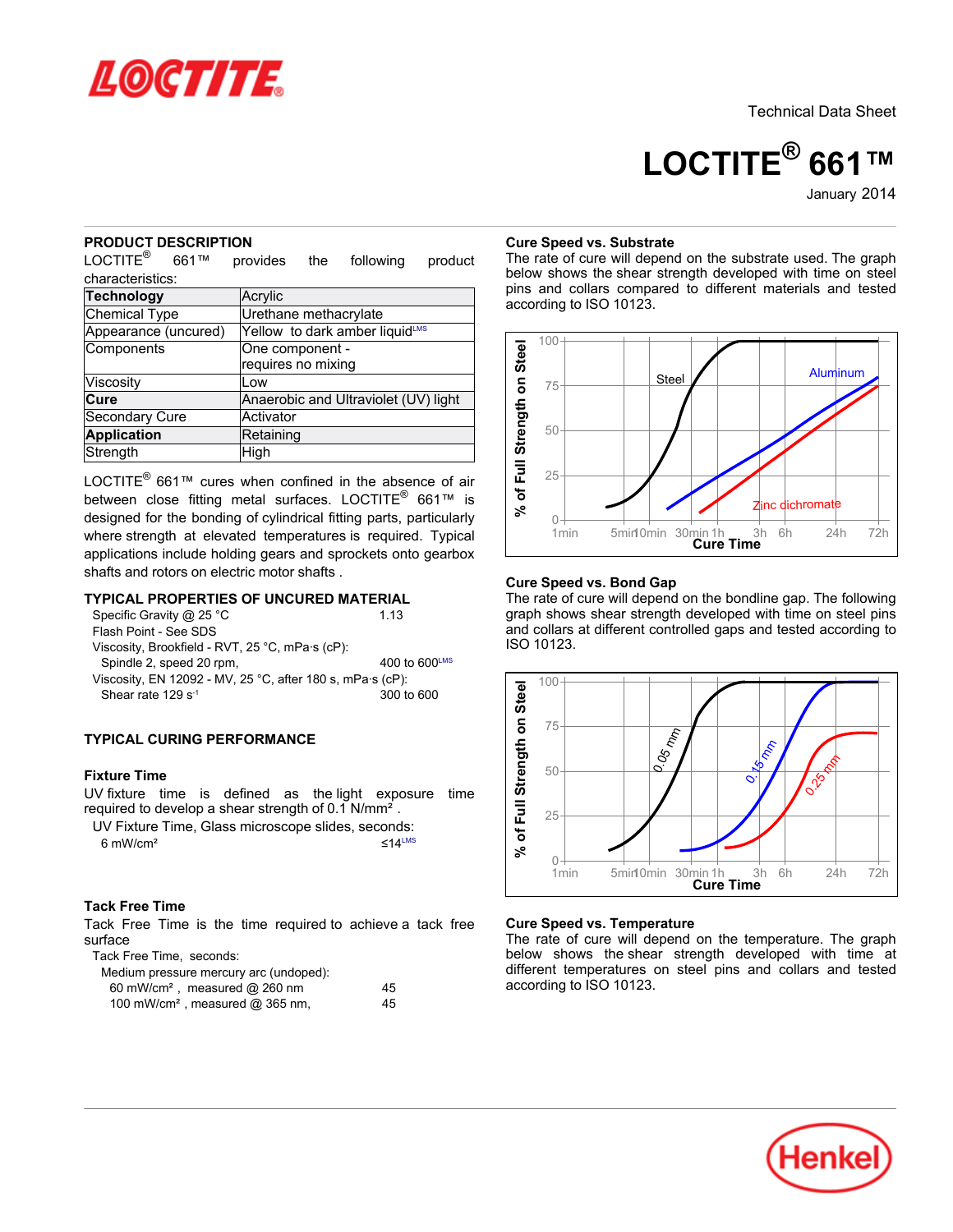

#### **Cure Speed vs. Activator**

Where cure speed is unacceptably long, or large gaps are present, applying activator to the surface will improve cure speed. The graph below shows the shear strength developed with time on zinc dichromate steel pins and collars using Activator 7471™ or 7649™ and tested according to ISO 10123.



#### **TYPICAL PROPERTIES OF CURED MATERIAL Physical Properties**:

| riiyəldal Film bilibə.<br>Coefficient of Thermal Expansion,<br>$ISO$ 11359-2. $K-1$ | $80 \times 10^{-6}$ |
|-------------------------------------------------------------------------------------|---------------------|
| Coefficient of Thermal Conductivity, ISO 8302,<br>$W/(m \cdot K)$                   | 0 1                 |
| Specific Heat, kJ/(kg·K)                                                            | 03                  |

#### **TYPICAL PERFORMANCE OF CURED MATERIAL Adhesive Properties**

| Cured for 24 hours $@$ 22 °C           |                                |                   |
|----------------------------------------|--------------------------------|-------------------|
| Compressive Shear Strength, ISO 10123: |                                |                   |
| Steel pins and collars                 | $N/mm^2 \ge 15$ <sup>LMS</sup> |                   |
|                                        |                                | (psi) $(22, 175)$ |

# **TYPICAL ENVIRONMENTAL RESISTANCE**

Cured for 1 week @ 22 °C Compressive Shear Strength, ISO 10123: Steel pins and collars



#### **Heat Aging**

Aged at temperature indicated and tested @ 22 °C



#### **Chemical/Solvent Resistance**

Aged under conditions indicated and tested @ 22 °C.

|                         |     | % of initial strength |      |       |
|-------------------------|-----|-----------------------|------|-------|
| Environment             | °C  | 100 h                 | 500h | 1000h |
| Motor oil (MIL-L-46152) | 125 | 100                   | 100  | 100   |
| <b>Unleaded Petrol</b>  | 22  | 100                   | 100  | 100   |
| <b>Brake fluid</b>      | 22  | 100                   | 100  | 100   |
| Water/glycol 50/50      | 87  | 100                   | 90   | 75    |
| Ethanol                 | 22  | 100                   | 100  | 100   |
| Acetone                 | 22  | 100                   | 100  | 100   |

### **GENERAL INFORMATION**

**This product is not recommended for use in pure oxygen and/or oxygen rich systems and should not be selected as a sealant for chlorine or other strong oxidizing materials.**

**For safe handling information on this product, consult the Safety Data Sheet (SDS).**

Where aqueous washing systems are used to clean the surfaces before bonding, it is important to check for compatibility of the washing solution with the adhesive. In some cases these aqueous washes can affect the cure and performance of the adhesive.

This product is not normally recommended for use on plastics (particularly thermoplastic materials where stress cracking of the plastic could result). Users are recommended to confirm compatibility of the product with such substrates.